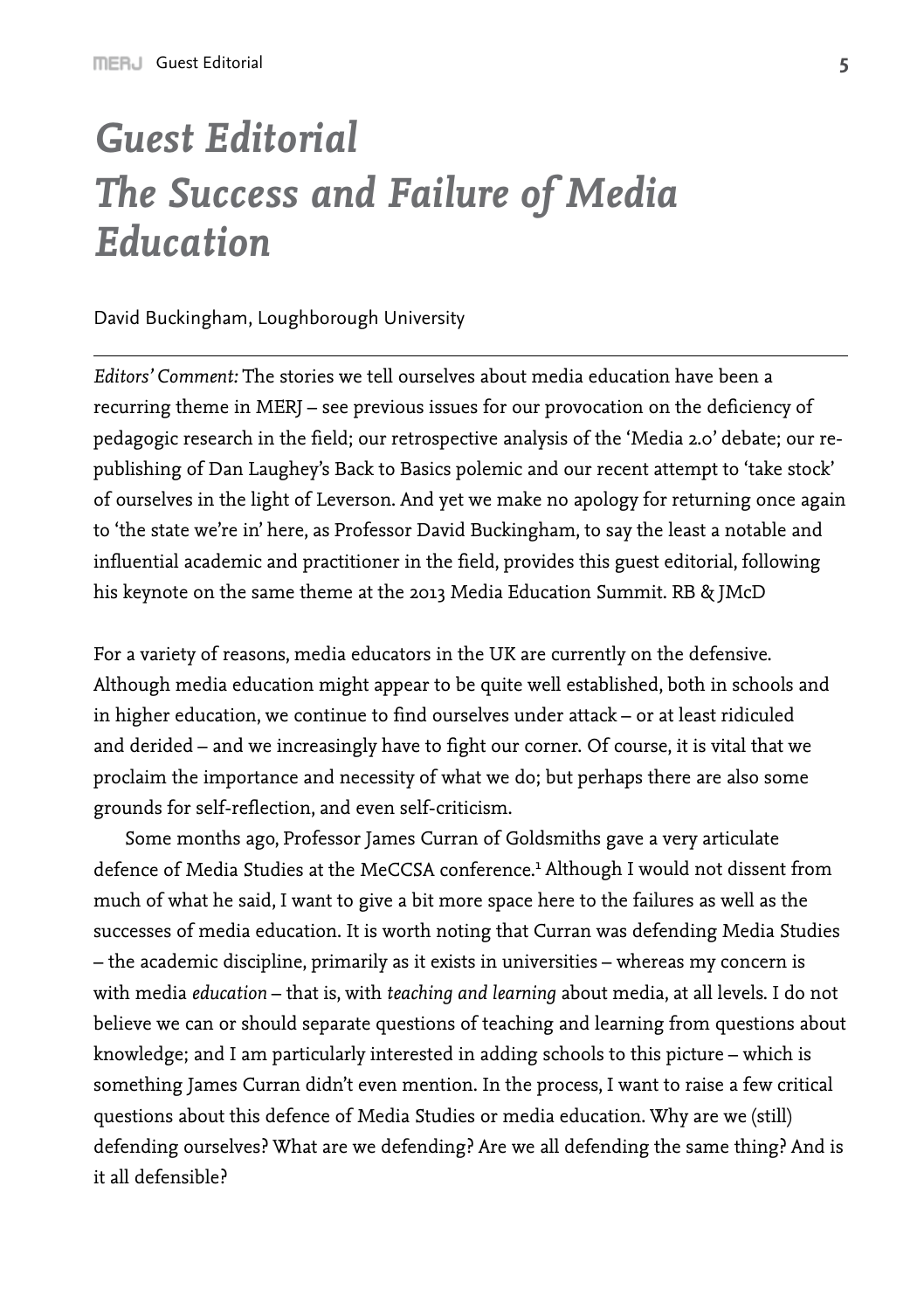# **A success story**

Most readers of this journal could probably rehearse the defence of media education in their sleep. Most of us will have encountered attacks on the field, or at least some sharp questioning, both in the wider media debate and perhaps from some of our colleagues. And many of us have probably produced our own defences for different audiences.<sup>2</sup> We all know the arguments about the importance of the media, to society, to politics, to the economy and to everyday life. The implication that we would not or should not study something as self-evidently important as media – which is the view of some of our critics – seems not just profoundly reactionary, but utterly bizarre.

There is a great deal of evidence of the success of Media Studies as a subject. When they have the choice, students clearly want to study it, not because they are wasters or fantasists or just badly informed or misled (again, as the critics patronisingly imply) but because, like us, they know that the media are central to social life in the modern world.

Media Studies in universities has expanded dramatically over the past twenty years, although the evidence here is somewhat mixed. A recent report from the Higher Education Policy Institute (Ramsden, 2012) found that the number of universities offering Media Studies courses had tripled between 1996 and 2009, and that the number of applications for such courses had doubled (well outstripping general expansion in the sector as a whole). On the other hand, a 2011 report by Universities UK found that student numbers in 'mass communications and documentation' had grown by just under nineteen percent since 2003 – not much more than the average across the sector, and significantly less than in STM subjects. Within that category, numbers for Media Studies and Journalism had grown faster than other areas; but even so, the proportion of the overall undergraduate student cohort has actually remained constant, at just over three percent (Universities UK, 2011).

Equally, the expansion in schools has been quite phenomenal, at least until the last couple of years. Numbers of students taking AS and A2 examinations grew four-fold under the last government, albeit from a very low base.3 More recently, examination board statistics showed an increase of fifteen percent between 2007 and 2010 – although again this was less marked than in some other subjects, and there has been a drop-off in the last few years (to be discussed below).

One can also argue that Media Studies (or Cultural Studies) has been very successful as an academic discipline. It has had a profound and lasting influence on other disciplines such as sociology, art history, geography and literature; and as Curran points out, British work in this field has been influential on a global scale, which is reflected in the numbers of international students who want to come here to study. We can say the same about British approaches to media education at a school level: the British 'model' of media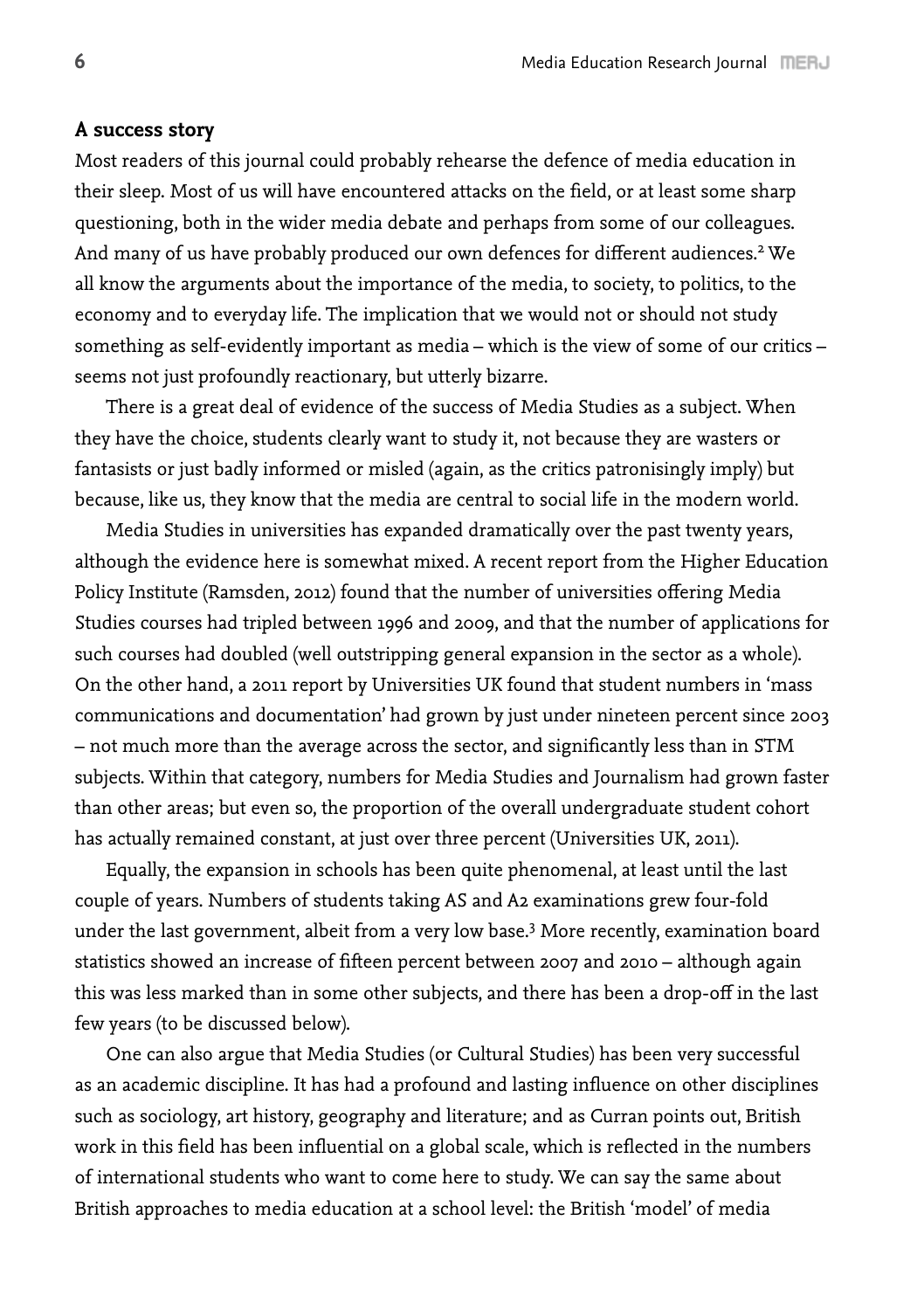education – the 'key concepts' approach developed in the 80s and 90s – has informed approaches to media education worldwide.

## **The discourse of derision**

Yet despite its apparent success, the criticisms of Media Studies do not go away. Indeed, if anything, the more successful it is, the more virulent the criticism becomes. Within the wider public debate, Media Studies is a very easy target – a byword for triviality, for the dumbing down of education, for the degenerate, celebrity-obsessed, loser-take-all culture that modern Britain has (apparently) now become. From this perspective, it would seem there is no way that Media Studies can possibly be a serious subject: its content is deemed to be trivial, and so the subject itself is trivial. Media Studies is a soft option, 'a Mickey Mouse subject'; and it definitely won't get you a job in the media. It is simultaneously condemned for being insufficiently academic, and for being insufficiently vocational.

These arguments have a long history. In the late 1990s, Martin Barker conducted a systematic analysis of media coverage of Media Studies, and found that this 'discourse of derision' was very widespread (Barker, 2001). Almost twenty years ago, in opening our book *Cultural Studies Goes To School*, Julian Sefton-Green and I had no difficulty in finding similar examples referring to media education in schools (Buckingham and Sefton-Green, 1994). More recently, James Curran (in his MeCCSA presentation) and Dan Laughey (in a presentation at the Media Literacy conference in London in 2010) have provided many more examples from journalists and politicians right across the political spectrum (Laughey, 2010).

As Curran quite rightly says, these criticisms are essentially based on ignorance. They misrepresent what Media Studies involves: they are not based on any information or knowledge, but simply on prejudice. The people who make them have not done any research on the issue, or talked to anyone who knows about it: they have no idea about what we do. As Curran argues, studying media is intellectually demanding: despite the criticisms, it is not about sitting around watching telly or playing computer games. Media Studies is a cross-disciplinary field, drawing on bodies of knowledge and theory from sociology, psychology, history, aesthetics, linguistics, economics, political science and beyond. Media students also appear to be quite employable – although the evidence on that is rather mixed.

And yet it seems that we are still having to defend ourselves against these kinds of criticisms. For someone of my advanced years – my first experiences of teaching Media Studies in school date back to the late 1970s – it is quite disconcerting that we are *still*  having this argument after all this time. Why do we seem to have made so little headway in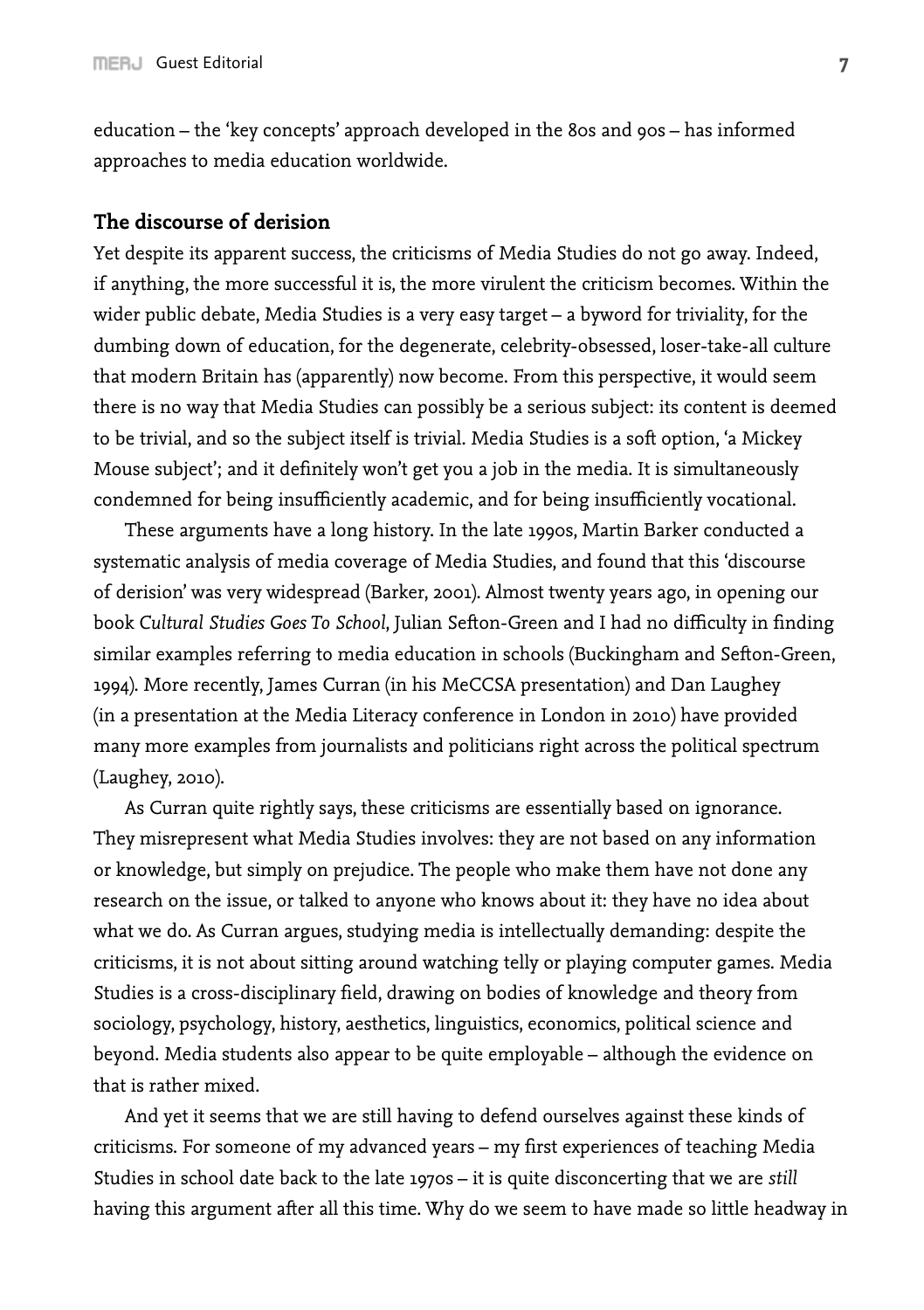establishing the public legitimacy of what we do?

According to James Curran, this is because the criticisms are actually a reflection of the insecurities of journalists – a response to the fact that their own jobs, and their own status and legitimacy, are increasingly insecure. Lashing out at Media Studies makes them feel better. Personally, I am not so sure: this argument rather overstates our own importance (which is perhaps an endemic problem in the field). Most of our critics – who are by no means only journalists – do not see Media Studies as a threat to their own power, but merely as an irrelevance. For them, Media Studies is a joke; and they are confident that in referring to it, most of their readers will instantly be able to share that joke.

Tiresome as it may be, we do need to defend ourselves against this kind of criticism. However, this should not preclude a degree of *self*-criticism. This is particularly the case when we approach the issue from an *educational* perspective – when we think about media *education* rather than just Media *Studies*. There is a strange line in James Curran's article where he says that he has always avoided responding to these kinds of criticisms, on the grounds that 'discussion about education is best left to those in Education Departments'. This almost seems to imply that academics are not actually educators at all – as though we can somehow separate the content from the pedagogy. This is a position that I am afraid is rather typical in higher education.

# **Reasons to be miserable**

Having painted a brief picture of success, we also need to acknowledge the potential – or indeed the reality – of failure. In my view, we can no longer afford to be quite so confident about the continuing expansion of the field. There are several reasons for this, which would include the following:

- • Student numbers for GCSE Media Studies hit a plateau some time ago, and are now in decline. Although the government's plan for the EBACC (the so-called English Baccalaureate) has been abandoned, there is now a clear institutionalised hierarchy of subjects at this level, in which Media Studies has predictably very low status. Student numbers at A2 have been falling for the past three years, while AS is about to disappear. We may be seeing a temporary leveling off here, but significant further expansion appears unlikely.
- There are moves to downgrade the value of Media Studies and other so-called 'soft' subjects in terms of university entry. Some elite universities (including those that actually teach and research media, like the LSE and Oxford) refuse to recognise it as a valid subject in the first place. Both at GCSE and A-level, there is a renewed emphasis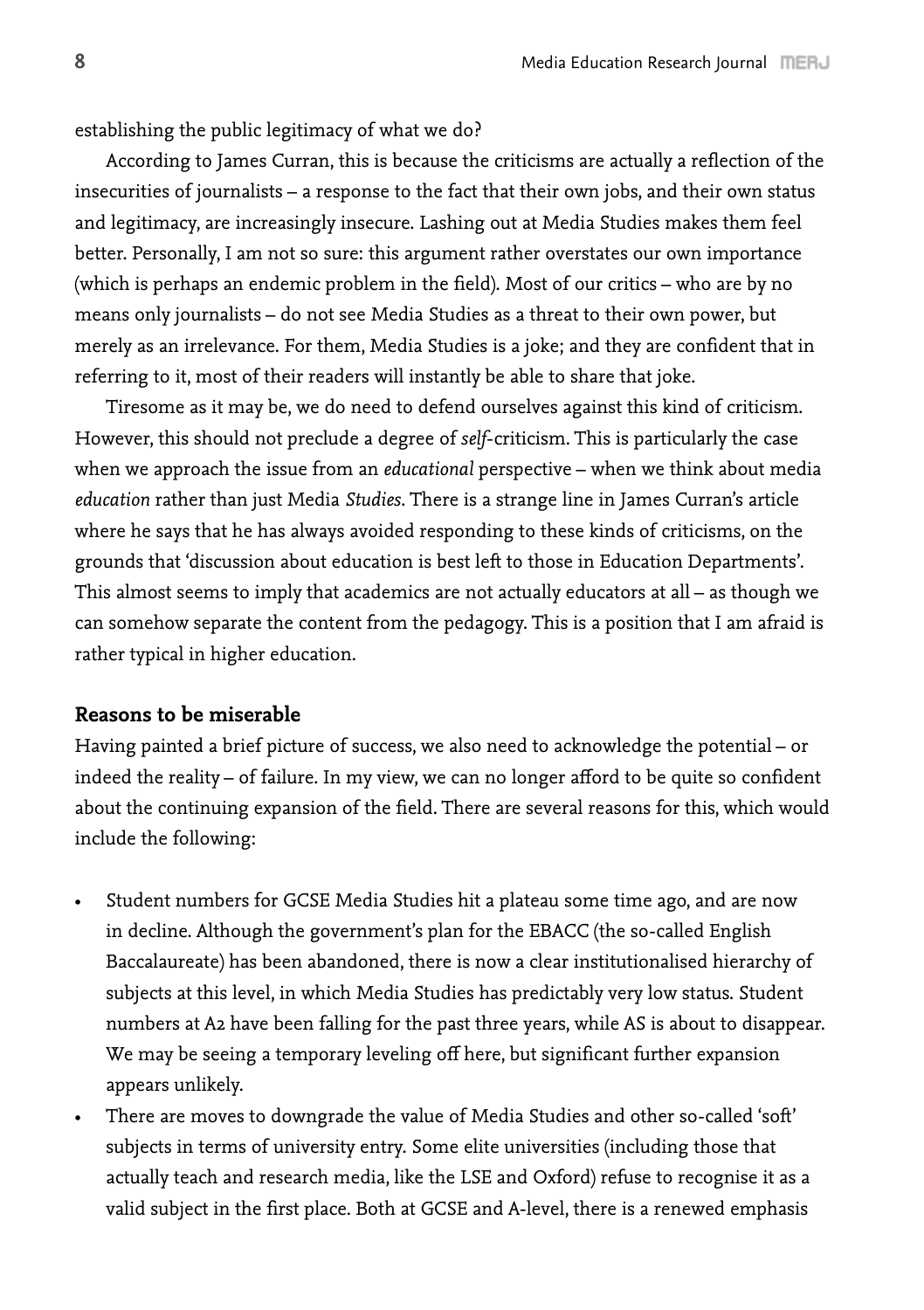on the terminal exam and an attempt to remove coursework, which is likely to make subjects like Media Studies more difficult to teach and less attractive to students.

- Meanwhile, there was the fiasco of the Creative and Media Diploma, an enormously expensive new course that was effectively abandoned after two years. While the reasons for this go beyond media education, they partly reflect the awkward positioning and low status of the area (see Buckingham, 2103).
- In universities, it also seemed that undergraduate numbers in Media Studies last year were starting to drop. While that may have been a temporary 'blip', students paying £9000 fees are almost bound to be affected by claims about the vocational value (or lack of it) of particular subjects. Higher education funding is also massively and dangerously dependent on postgraduate students, who are predominantly international; and while this is still a growing market, it seems increasingly uncertain.
- • Looking beyond Media Studies as a specialist subject, the place of media education within English looks weaker than it has done for a long time. The government's recent consultation document for GCSE English predictably says nothing at all about media, and includes the astonishing stipulation 'digital texts will not be permitted'. In primary schools, we have had for some time a literacy curriculum that focuses exclusively on print literacy – and we now have a Secretary of State for education whose hostility to media education is very well known.
- Some years ago, we might have looked to communications policy for some kind of recognition, but 'media literacy' (which was part of Ofcom's remit) has now largely been abandoned as a policy imperative, or at least reduced to a functional concern with online safety and access that has very little to do with a broader notion of media literacy or media education (Wallis and Buckingham, 2013 – and Wallis, 2014, in this issue).
- • Meanwhile, the British Film Institute (BFI), the key organisation in the field over the past fifty years, seems to have franchised out much of its education work to an industry-led organisation called Film Nation. There is growing concern, not only that this reduces media education to *film* education, but also that its approach seems to be premised primarily on screening films and getting children to make them, rather than developing the critical approach that is central to media education.

The outcome of many of these developments remains to be seen, but it is quite possible that we are seeing a turn in the tide here. It is implausible that people will *not* be studying media in the years to come; but it is unlikely that media education will become the basic core curriculum entitlement that some of us imagined it would and should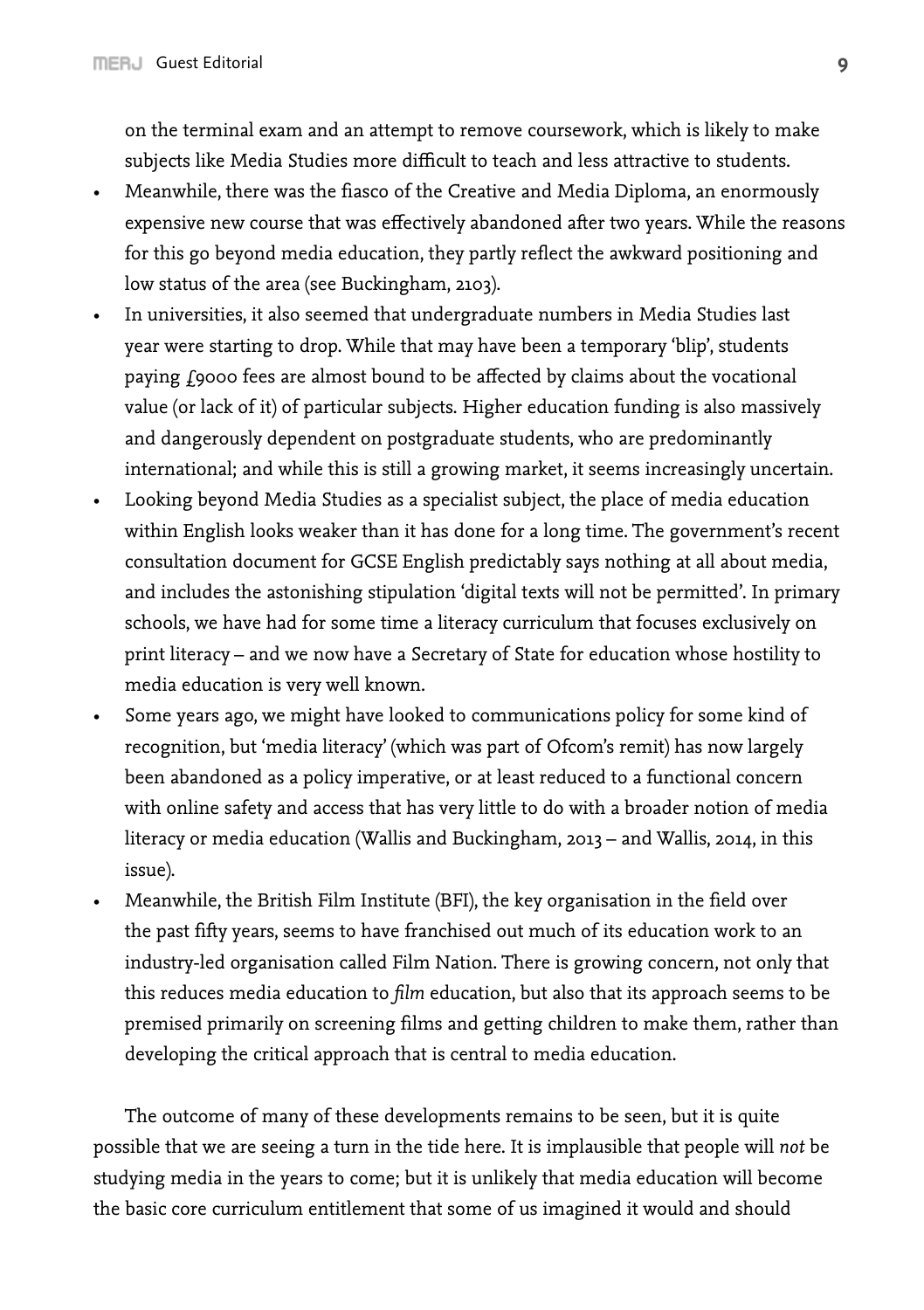become. On the contrary, it may well remain a low-status, marginal specialism on the fringes of the education system.

# **History lessons**

In seeking to understand what might be happening here, it is useful to look both historically, at the evolution of curriculum subjects, and comparatively, at other subjects. Where do subjects (or disciplines) come from? How are they established, and how do they achieve legitimacy? Why do they take the form they do? And how does that trajectory of development determine what a subject becomes? Looked at in this way, it quickly becomes clear that the process of subject formation is contingent, uneven and provisional. What media education is – what it has become, and might in future become – has been shaped not only by its practitioners, or by the internal development of field, but also by external forces – by the politics of education, and the wider political and cultural context.

Terry Bolas's book *Screen Education: From Film Appreciation to Media Studies* (Bolas, 2009) offers some interesting food for thought in this respect. The book is not so much a history of media education, but rather of a key organisation in the field, the Society for Education in Film and Television (SEFT). SEFT began life in 1950 as the Society of Film Teachers and was eventually wound up in the late 1980s – paradoxically, just as media education was starting to expand. SEFT was funded at arm's length by the BFI, and Bolas's book provides a detailed account of the political in-fighting that took place between these two organisations. In my view, the book rather evades some of the more critical questions that might be raised about the role of state-funded cultural institutions; and it is ultimately rather nostalgic about the radical self-image of Media Studies as some kind of dissident, subversive political movement (a view that, I would admit, most of us shared at the time).

However, what is especially interesting about Bolas's book is that he locates the origin of this work in schools: 'film appreciation' began in schools in the 1930s, in the absence of any teacher training, well before it began to gain credibility in the academy. SEFT was run by a small group of teacher-pioneers – some of whom were driven by a rather selfrighteous desire to protect children from harmful media influences, although others had a broader commitment to the importance and value of film (and subsequently television) as a medium. The academic study of these media began somewhat later, at least as a distinct subject discipline rather than merely a minor element of psychology or sociology. It was not until the late 1960s that the BFI began to feel that media education needed to have a more coherent theoretical basis; and this contributed to a shift in the focus of attention (and the allocation of resources) away from schools to higher education. This was very much a *disciplinary* project – about establishing the legitimacy of the subject through the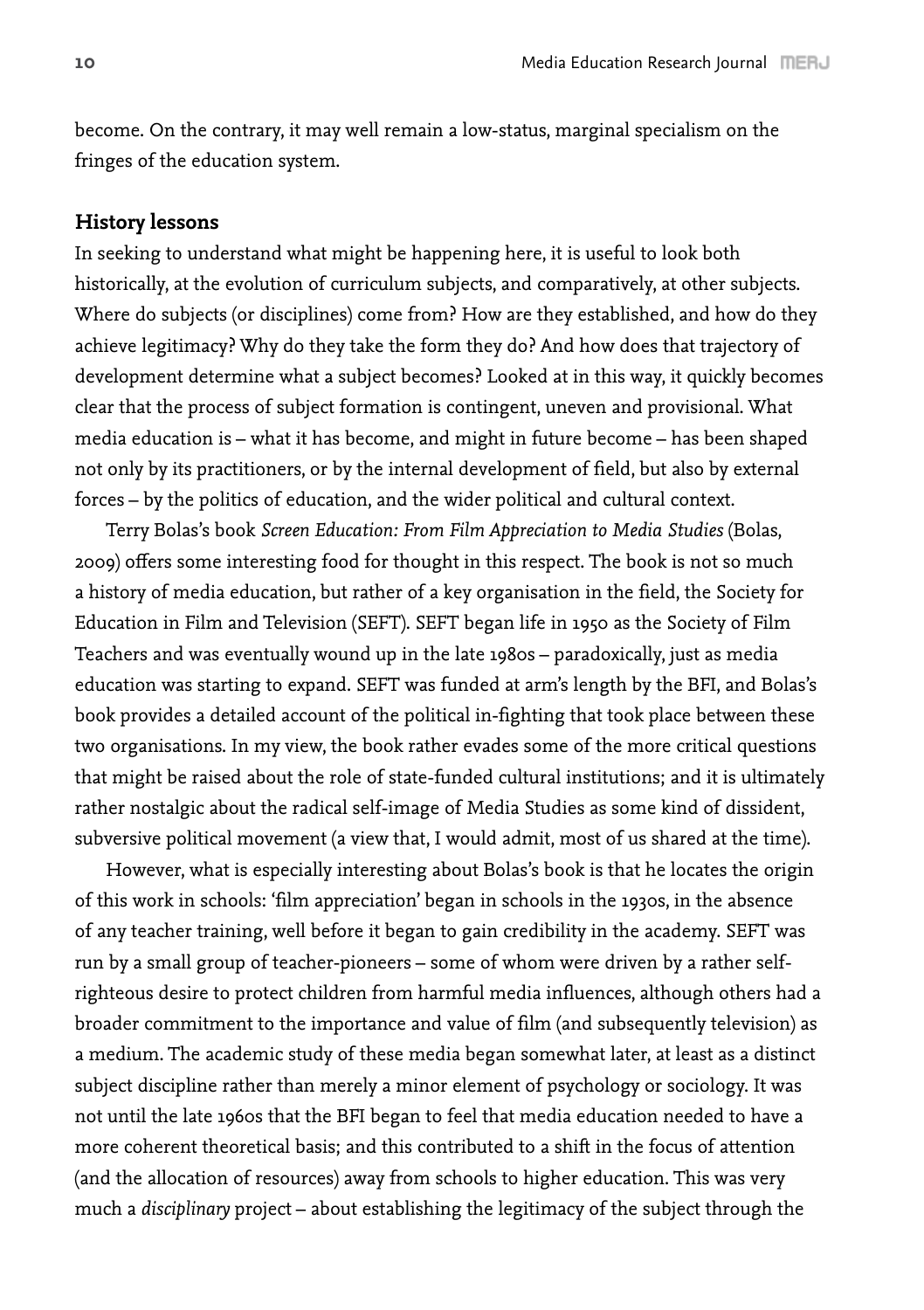academy – and SEFT played a key role in pursuing it.

Bolas's history stops with the demise of SEFT in 1989, although many of the problems that appear in his account are still with us. The most crucial one, in my view, is the problematic relationship between media education in schools and in higher education. Despite its name, SEFT (the Society for *Education* in Film and Television) was effectively dominated by a cadre of avant-garde, radical intellectuals. These people would have refused the term 'academics', although most of them eventually became university staff. The most dominant individuals were people with a complete lack of interest in schools, and in education: education was not only (in the language of the time) part of the 'ideological state apparatus', it was also hopelessly unglamorous. And of course scholars were not really involved in the grubby business of education in any case.

Thus, most of the organisation's resources went into the publication of the academic journal Screen, a publication notorious for its impenetrable prose – and indeed, there was a self-conscious resistance to clarity in writing, as though making oneself understood was tantamount to bourgeois empiricism. There was a sense that this kind of work amounted to a form of revolutionary cultural activism in itself – a kind of political posturing that seems absurd in retrospect, but was quite terrorising at the time. The struggle to get SEFT to address *education* – in which I was involved at the time – was effectively lost; and this in part accounts for the organisation's ultimate demise.

This, I hasten to add, is my retrospective analysis, rather than Terry Bolas's. One can look back with the condescension of hindsight – or indeed with nostalgia, or with regret at all that wasted effort. However, my key point is that media education has not entirely outlived all this: some of the problems that arose in the formation of the subject – and particularly the disconnection between schools and higher education – are still very much around.

#### **The making of subjects**

In addition to this historical dimension, it is also instructive to look comparatively at the formation of Media Studies by contrast with the formation of other academic subjects. There is a useful body of sociological research on the development of subject disciplines, mostly dating back to the 1980s (e.g. Goodson, 1983; Goodson & Marsh, 1996). This work explores how subjects work as social systems, and how they emerge and change, by looking at textbooks, syllabuses, the work of subject associations, teacher training and so on.

While the 'new' sociology of education of the 1970s had tended to present subjects in a rather monolithic way, the sociologists of the 1980s began to recognise that – both within schools and in the academy – subjects (or disciplines) are often fragmented and divided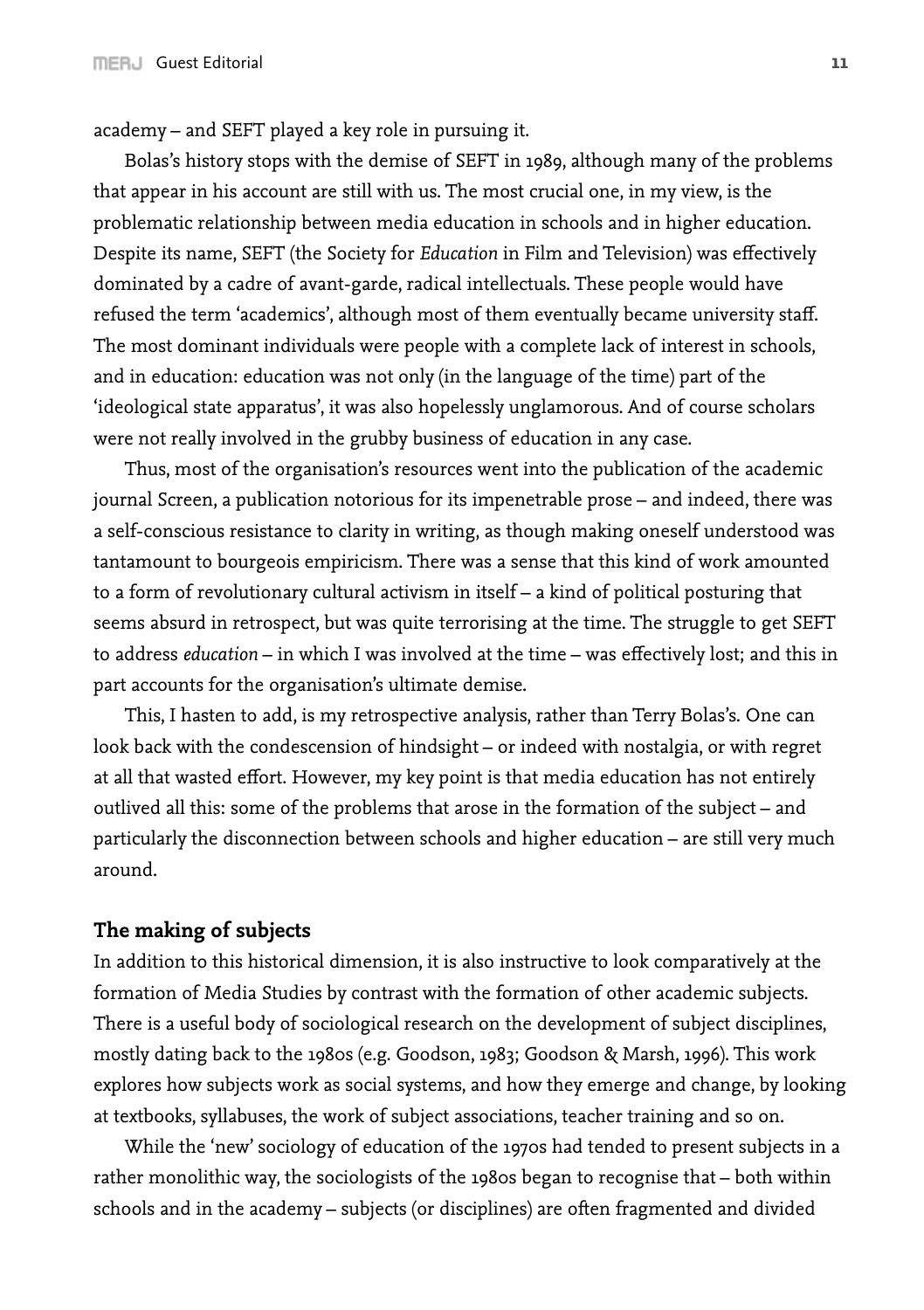rather than coherent and consensual. There are competing paradigms and sub-groupings, each with somewhat different social worlds and social structures. When we look at school subjects in particular, a wide range of different interest groups are involved – teachers and academics, but also managers, policy-makers, examination boards (awarding bodies), industry groups, etc. What a school subject becomes – not least in terms of status – is also tied up with the issue of teachers' careers, and the allocation of resources in schools. The whole process of defining what counts as knowledge in a given subject – what is legitimate, what carries status – is thus very contingent and contested.

For example, Ivor Goodson (1981) looks at how Geography gradually evolved over more than fifty years from being a low-status school subject to one that was established in the university. The subject association, the Geographical Association, was crucial in this drive for legitimacy – for example in lobbying for teachers to receive proper training, and for the subject to be recognised in the examination system. Goodson also describes the ongoing struggle between the emerging academic definition of Geography and the one that came out of schools, which was more focused on how students might use geographical knowledge in their everyday lives - a struggle that was particularly played out over the socalled 'new Geography' in the 1960s.

There are other studies of this kind – for example, Barry Cooper's (1983) account of the arrival of 'modern Maths' in the 1960s – but the most relevant here is probably Stephen Ball's work on the early history of English (e.g. Ball, 1982). Ball explores the power-struggles that were entailed in establishing the legitimacy of English – in competition with Classics – and then between different 'versions' of English. Here again, there was an interesting partnership between schools and universities – with F.R. Leavis as a central figure – and a key role for the subject association, the English Association. This was very much about alliances between elites: private school teachers played a dominant role, along with various representatives of the great and the good, including numerous authors (although interestingly not publishers).

If we were to do this kind of work now, we would find an even more complex picture. The role of universities is obviously significantly weaker, although it also takes a different form: for instance, the Russell Group of elite universities recently published a guide on what it called 'informed choices' of A-level subjects, although it is still fighting shy of formalising different weightings for different subjects for the purpose of university entry. On the one hand, schools have become much more subject to direct political intervention. Yet on the other, we have a marketised education system, with privatised examining bodies, commercial publishers and media companies all involved, often working in concert – as well as a whole cadre of entrepreneurs, advisers and consultants of various kinds, most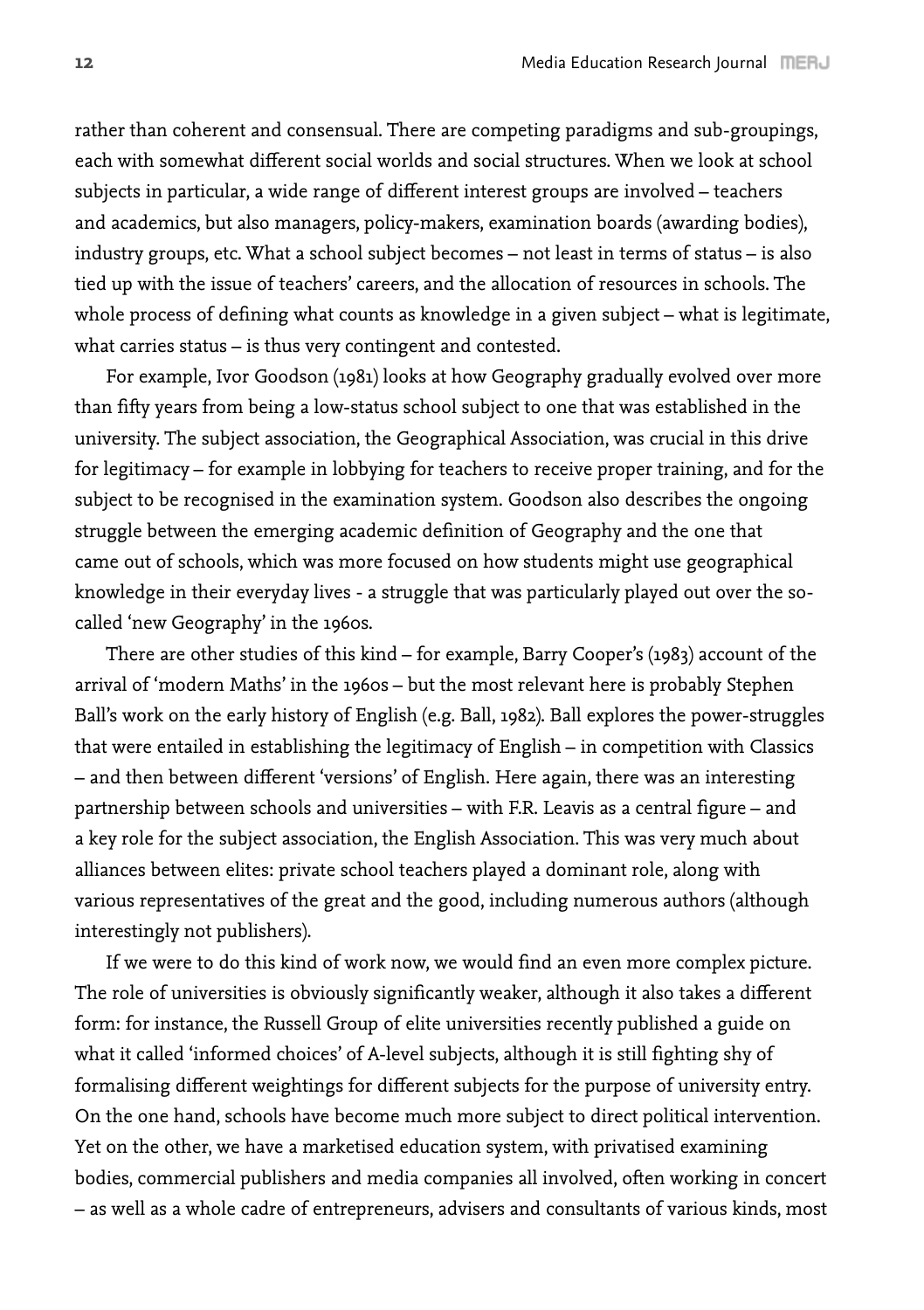of them effectively private commercial concerns.

One of the particular issues affecting media education is the relationship between media and technology. Of course, this is not new: Terry Bolas shows how, right from the start, the argument for media education was caught up with (and often confused with) the argument for educational media. Through the mid-20<sup>th</sup> century, there was a growing movement promoting the educational uses of film and television as 'audio-visual aids'. This represented an opportunity for those seeking to promote media education; but they also had to distance themselves from the functional, instrumental use of media tools. In many respects, we are now in a similar place with digital media. ICT in education has massively overtaken media education – partly because it has been so energetically promoted by commercial companies – and once again we have been wrong-footed by this. Technological developments are undoubtedly offering much more space for creative media production (although again, this is very far from new); but there is often very little opportunity here for critical understanding or reflection on media or technology.

Of course, there is more to be said here; but the key point is that the establishment, and hence the defence, of a subject is always a complex and contested matter. There are different versions of a subject (or an academic discipline), promoted by different interest groups, with different imperatives, and located in different social structures or social worlds. So while we can all agree to defend Media Studies or media education, it is not necessarily the case that we are defending the same thing.

As James Curran argues, Media Studies is well established as an academic discipline: scholars have been conducting serious research about the media for seventy or eighty years, even if the title 'Media Studies' is a more recent invention. However, if we want to defend media *education*, we need to do more than just emphasise its academic, disciplinary credentials – its status as Really Difficult Knowledge. We have to defend it as an educational, pedagogic practice – not least because it is against that pedagogic practice that so much of the criticism seems to be directed. This means asking pedagogical questions – questions about teaching and learning. Yet particularly in higher education, these kinds of questions have largely been neglected, perhaps on the basis that they are 'best left to people in education departments'. And it is here that teachers in schools – who inevitably think much more about these issues – might have something to offer to academics in higher education.

#### **Asking educational questions**

I would like to conclude, then, by briefly pointing to some of the educational questions that I believe media academics should be addressing. I will look in turn at 'theory' and 'practice',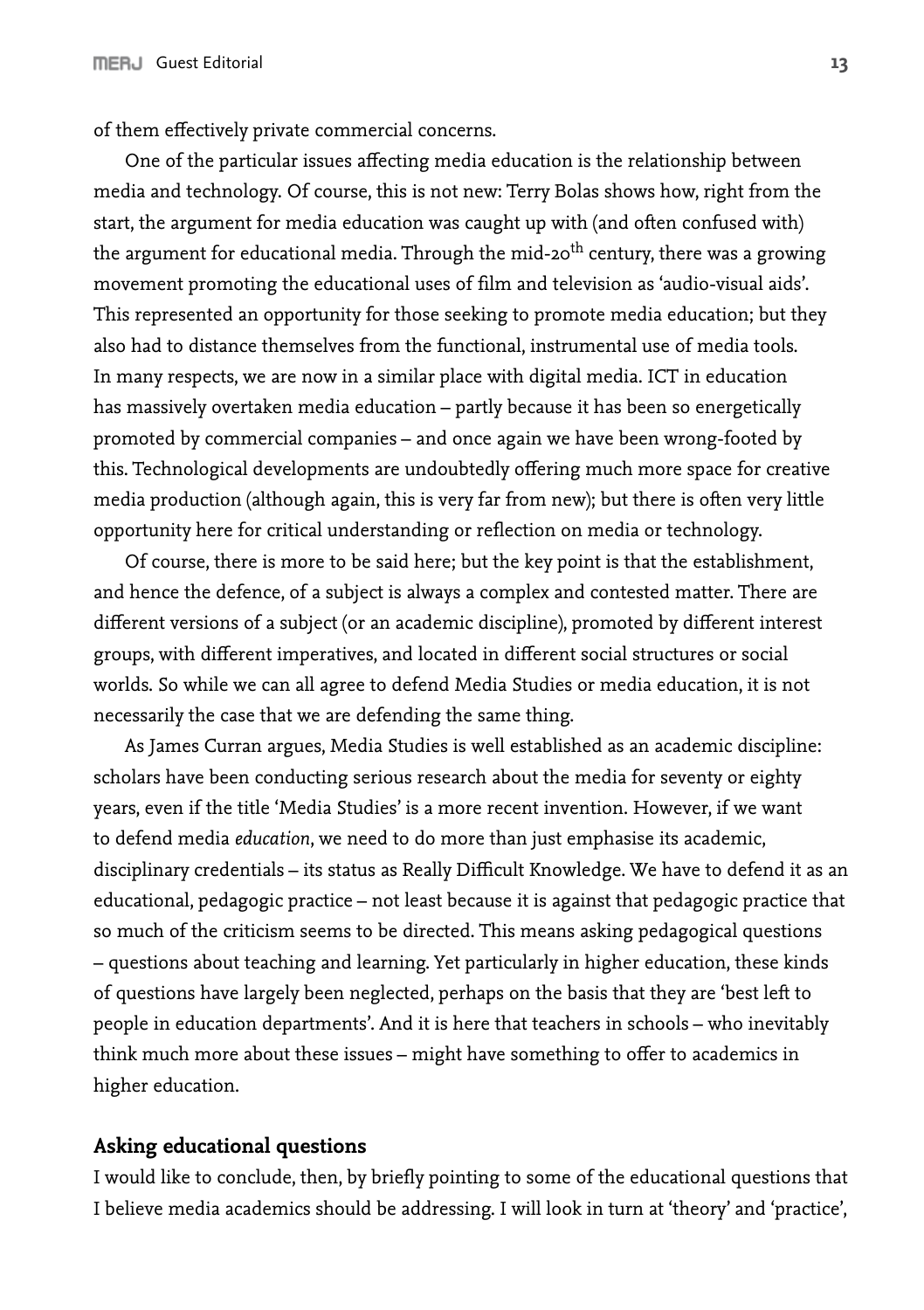and then at the relationships between them.

As media technologies evolve, it seems important to be clear about what we are trying to *teach* when we teach 'practice'. Are we teaching (and indeed assessing) technological skills, or the more conceptual processes that transfer across media (such as editing or narrative construction)? Are we teaching 'creativity' – whatever that is, and however we think it can be taught? As the technologies and devices that are involved in media production become much more affordable and accessible, we might well ask why it is necessary to *teach* practice at all. When in-depth and up-to-date information about production skills can be found on YouTube tutorials, what do students need to be taught? What can they do at the end of a media practice course that they couldn't do before, or couldn't have done anyway? How do we know that they have learnt it, and how do we assess it?

Likewise, what do we teach when we teach 'theory', and why are we teaching it? Are we aiming to provide tools for students to think with, to enable them to theorise, to think critically or theoretically? Or are we merely giving them access to a body of legitimated discourses, a canon of approved theorists (so we don't teach *Citizen Kane* [1941] or *The Searchers* [1956] or Hitchcock any more, but we do teach Foucault and Bourdieu and Anthony Giddens)? How do students learn 'theory'? In schools, but also in universities, students generally have little direct encounter with theory – what they use are textbooks in all but name, second- or third-hand potted summaries of 'key theorists', as parodied but also promoted in David Gauntlett's 'theory trading cards'.4 What kinds of writing and argument are we teaching and promoting here?

One of the strange things about James Curran's defence of Media Studies is that he ignores the political economy of the academic curriculum. Media Studies may be doing well, but it is doing so at a time when universities have been comprehensively marketised: academics are embroiled in a cut-throat competition to pile in students, to publish or perish, and to achieve 'excellence'. The Research Excellence Framework effectively requires academics to write for their peers, rather than for students, let alone for a more general readership. Media Studies' attempts to establish its own legitimacy as a serious academic subject have had adverse consequences in terms of the accessibility (or lack of it) of academic writing, and the primacy that is afforded to certain versions of 'theory' (a tendency which goes back to *Screen*). One reason why Media Studies is so reviled by the media is not because they see it as a dangerous political threat, but because media academics tend to talk and write in such pompous and pretentious ways.

Following from this, there is the question of how theoretical and practical learning are related. Media education at university level is characterised by a separation – even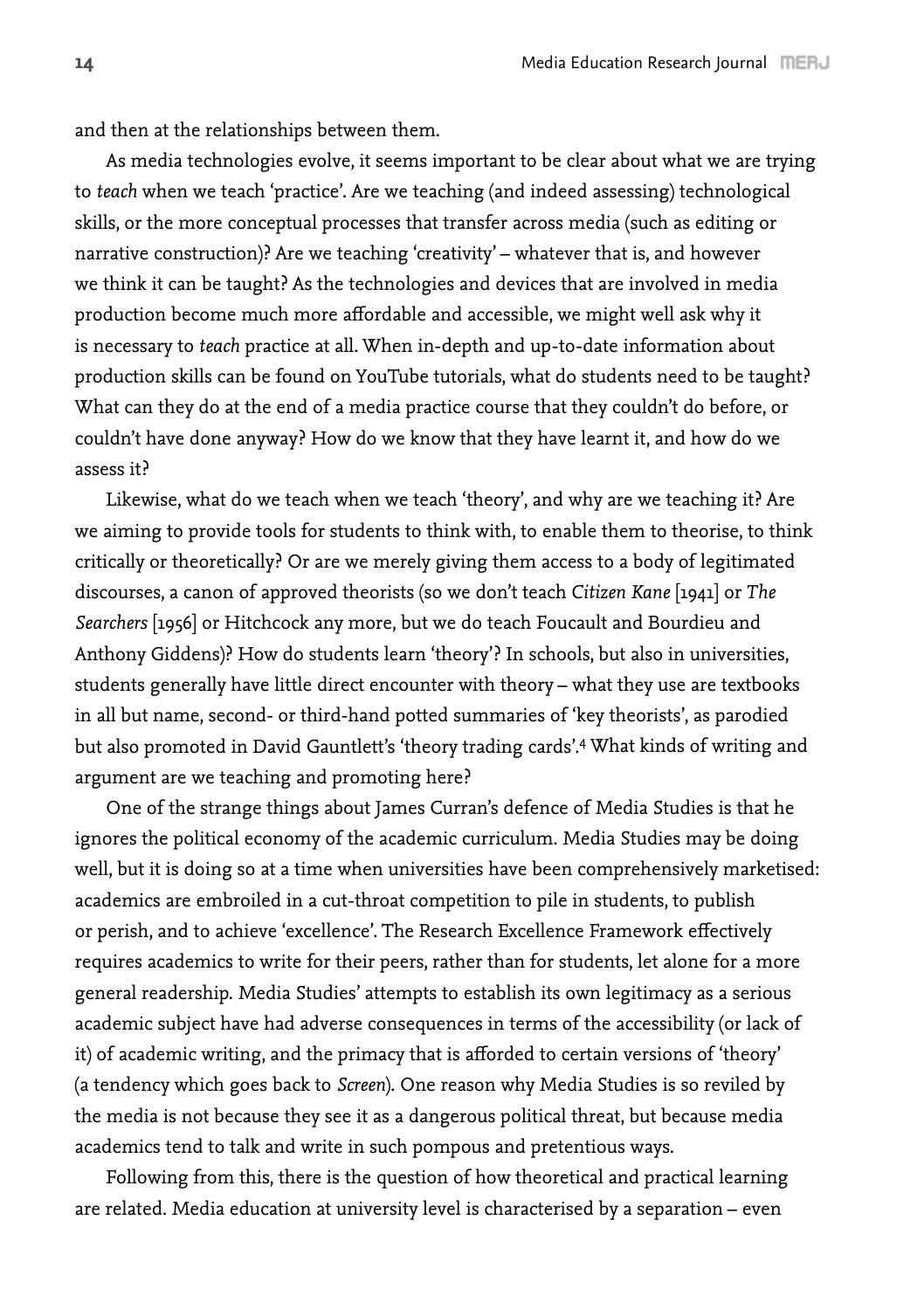a divorce – between 'theory' and 'practice'. There are 'theory' courses that teach media analysis and there are 'practice' courses that teach media making; and even in courses that purport to combine them, the theory and the practice are often taught in very different ways by very different people. The picture is more complex in schools, but even here there is a continuing problem with how the two relate to each other: often it seems as though the theory stops when the practice starts, and vice-versa.

We would all pay lip-service to the idea that there should be a dynamic relationship between theory and practice, but how does that relationship work out pedagogically? The lack of integration at the level of teaching means that students are effectively left to work out this relationship for themselves. But do they actually do this – and if so, how? We might claim to be aiming for 'critical practice', but what is critical practice, and how would we know it if we saw it?

In my view, we need some better answers to these kinds of questions, but we also need to avoid reducing them to a vocational logic. There was a newspaper report in the *Independent* recently which trashed Media Studies on the grounds that only one in nine media graduates actually got jobs in the media industries – and it compared Media Studies in this respect with Medicine, where 96 or 98 percent get jobs in their field.<sup>5</sup> Of course, the more interesting and relevant comparison might be with English or History – yet nobody asks how many English Literature students become poets or novelists, or how many History students become historians, or work in jobs where their knowledge of history is remotely relevant.

Even so, we are in a complicated and changing situation here. One could argue that in a marketised system, the old model of liberal education in the humanities is well past its sell-by date. The current generation of  $f_{9000}$ -a-year students have been told they will have to pay for higher education because it will help them to land a better-paid job and increase their lifetime earnings. As such, the vocational question is bound to be on the agenda; and like it or not, it is also part of the rationale for media education. We might view Media Studies in terms of an all-round liberal education, but most of our students are choosing it at least partly in the expectation that it will lead to jobs in the media.

Even those of us who teach on largely 'academic' courses (as I currently do, in a Social Sciences department) are increasingly being urged to emphasise *employability*. In fact, even in this context, much of what students learn can be of value in the workplace: they may not know one end of a camera from the other (although most of them undoubtedly do anyway, since they all have cameras in their pockets), but they are learning to write, to undertake research, to present information and arguments in different forms, and so on. Yet the vocational relevance of this is rarely explained.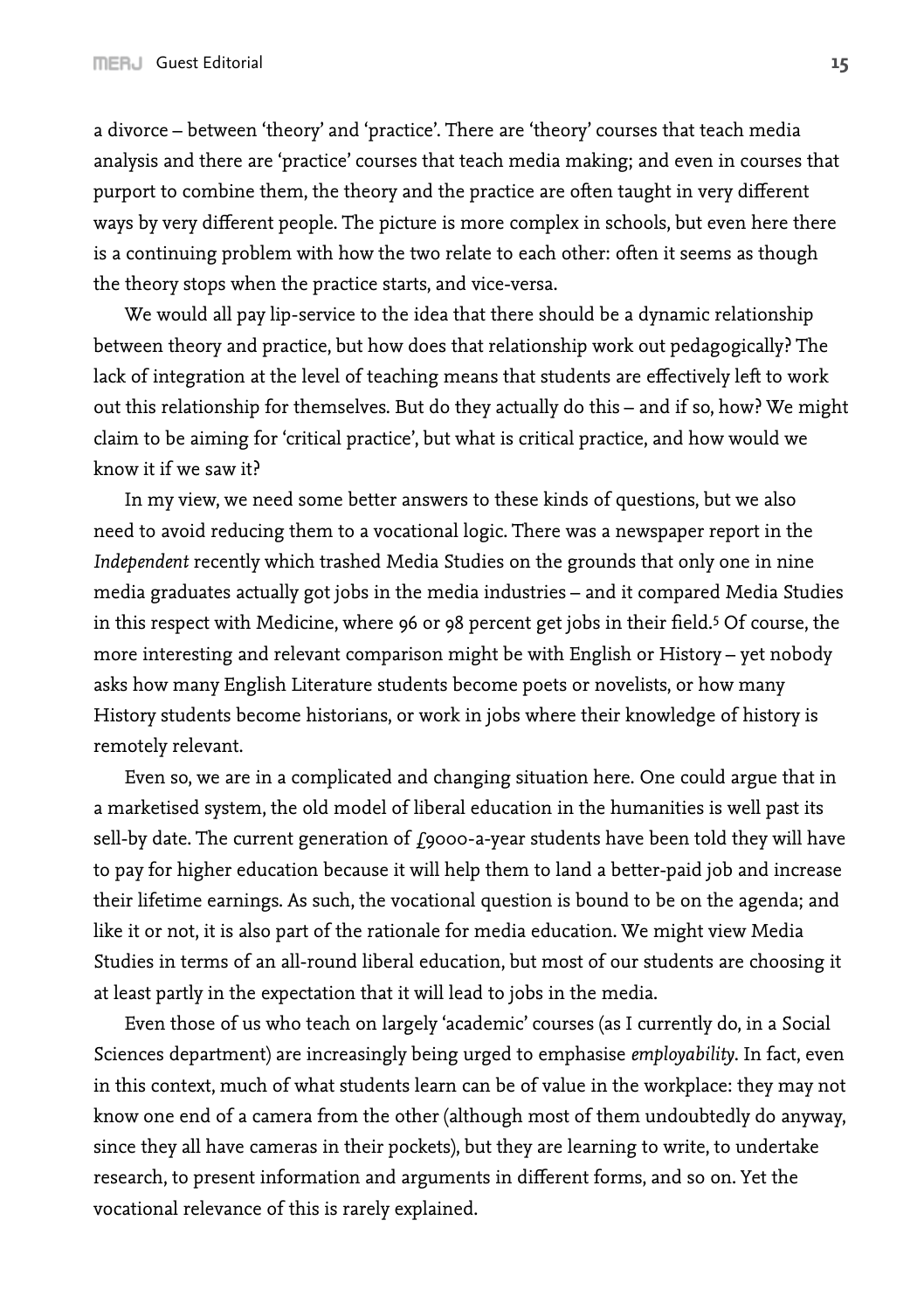# **Bridging the gaps**

To some extent, defending Media *Studies* is a fairly straightforward matter – even if nobody seems very inclined to believe us. Defending media *education* is more complex, and in many ways more urgent. Of course, the media are important, and there is a lot of complicated academic research about the media. But if we are going to defend *teaching and learning* about media, we need to have much better educational arguments: we need to understand what and how students *learn* about media, at whatever level, and we need to argue that what they learn has a much broader relevance and applicability.

This means overcoming some of the separations and divisions that characterise the field – which can to some extent be traced back to its early formation. We suffer from a lack of connection between schools and universities; between the academic and the vocational; between theory and practice; and between the academic study of media and the wider public debate. There are some dialogues that need to take place here, in a spirit of constructive self-criticism – and perhaps *MERJ* is one of the few places where that might happen.

*Editors' Comment:* This article is based on a keynote presentation at the Media Education Summit, September 2013, which is available, alongside keynotes from Susan Orr, Natalie Fenton and Barry Ryan at http://www.cemp.ac.uk/about/keynotespeakers.php

As David suggests, MERJ is a forum for research and discussion across these themes and boundaries. In this issue, we publish other work first disseminated at the Summit: from Richard Wallis, whose report on his research, partly in collaboration with David Buckingham, as cited above, provides an assessment of media literacy policy and rhetoric during the New Labour era; John Twycross, who shares the findings from a pedagogic research intervention whereby gaming conventions were aligned with learning to embrace the 'just-in-time workflow' of the creative industries; Peter Westman who assesses the use of a digital ethnographic pedagogy as opposed to more 'traditional' forms of teaching; while Ross Adamson reports on a case study about the 'domestic ethnographic' mode of filmmaking.

In addition, we publish Melanie Chan's practitioner enquiry into media students' critical thinking about the relationships between the technology they use, the social and cultural contexts surrounding these consumption practices and the overlapping of digital technology and physical environments. Finally, Michael Dezuanni and Mark David Ryan's article examines the mandatory media education curriculum taking shape in Australian schools, and how shifts occurring in domestic film and television sectors are identifying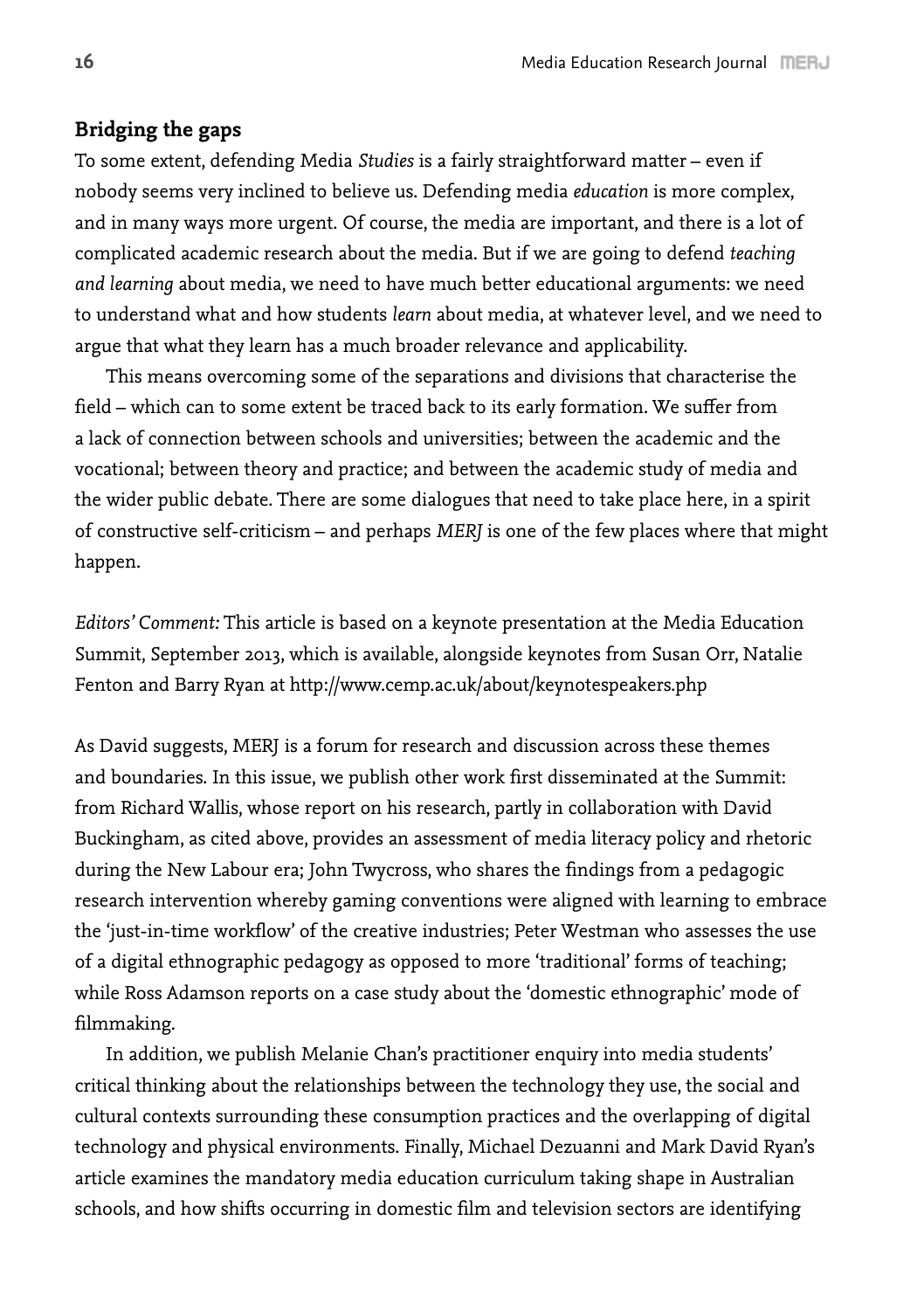the new types of knowledge students are having to engage with.

Among our regular crop of book reviews, this issue we re-appraise Stuart Hall's *Representation* for 'Laughey's Canon' and continue our attempts to innovate with the review format by asking two *Doctor Who* scholars to review each others' recent publications.

The next issue of *MERJ* (volume 5 issue 1) is a Digital Media Arts themed issue, with DaRE researchers Andrew Burn, John Potter and Mark Reid as guest editors. DARE (www.darecollaborative.net) stands for Digital Arts Research Education, and is an open collaborative network committed to enabling 'better conversations' about the relationship between the arts, education and the digital environment. We're delighted to be working with DARE in this way. See the call for papers in this issue for more information. RB & JMcD

# **References**

- Ball, S. (1982). Competition and conflict in the teaching of English: a socio-historical analysis. *Journal of Curriculum Studies* 14(1): 1-28.
- Barker, M. (2001). On the problems of being a 'trendy travesty'. In M. Barker and J. Petley (eds.). *Ill Effects: The Media/Violence Debate*, 2nd edition, pp. 202-224. London: Routledge.
- Bolas, T. (2009). *Screen Education: From Film Appreciation to Media Studies*. Bristol: Intellect.
- Buckingham, D. (2013). Teaching the creative class? Media education and the media industries in the age of 'participatory culture'. *Journal of Media Practice* 14(1): 25-41.
- Buckingham, D. and Sefton-Green, J. (1994). *Cultural Studies Goes To School*. London: Taylor and Francis.
- Cooper, B. (1983). On explaining change in school subjects. *British Journal of Sociology of Education* 4(3): 207-222.
- Goodson, I. (1981). Becoming an academic subject: patterns of explanation and evolution. *British Journal of Sociology of Education* 2(2): 163-180.
- Goodson, I. (ed.) (1983). *School Subjects and Curriculum Change*. London: Croom Helm.
- Goodson, I. and Marsh, C. (1996). *Studying School Subjects*. London: Routledge.
- Laughey, D. (2010). The case for and against Media Studies in the UK press. Paper presented at 'Media Literacy 2010' conference. London, June 2010.
- Ramsden, B. (2012). *Institutional Diversity in UK Higher Education*. Oxford: Higher Education Policy Institute.
- Universities UK (2011). *Patterns and Trends in UK Higher Education 2011*. London: Universities UK.